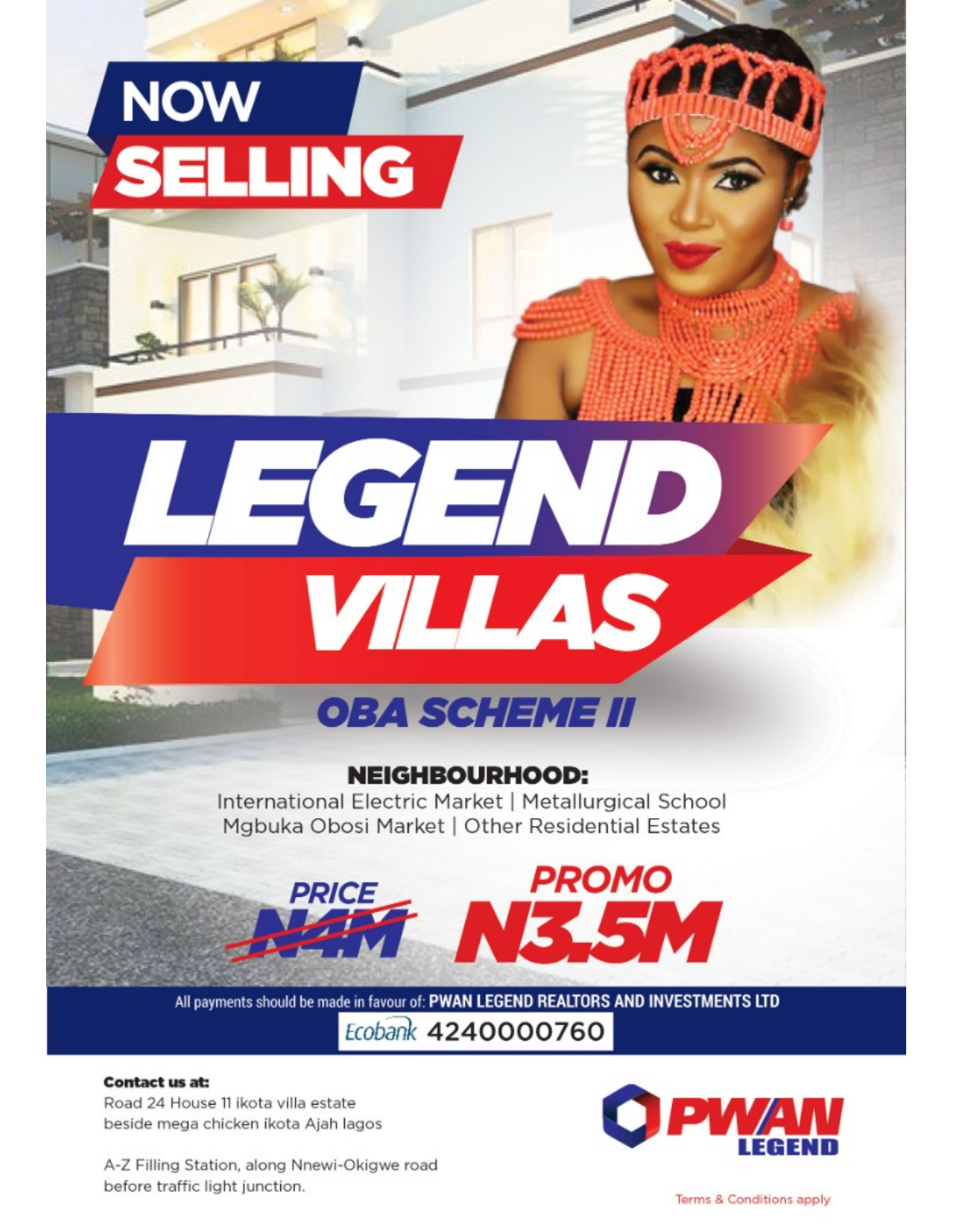| <b>O PVYAN LEGEND VILLAS OBA, SCHI</b>                                                                                                                                                                                                                                                                                                                                                                             |  |  |  |  |  |
|--------------------------------------------------------------------------------------------------------------------------------------------------------------------------------------------------------------------------------------------------------------------------------------------------------------------------------------------------------------------------------------------------------------------|--|--|--|--|--|
| <b>SUBSCRIPTION FORM</b><br><b>NOTE: INSTANT PLOT RESERVATION</b><br><b>AFFIX</b><br><b>RESIDENTIAL</b><br><b>TYPES OF PLOTS:</b><br><b>COMMERCIAL (ATTRACTS 10%)</b><br>A PASSPORT<br>928 SQM<br><b>PHOTOGRAPH</b><br>PLOT SIZE:<br><b>DURATION:</b><br><b>INSTALMENT:</b><br>PAYMENT PLAN: OUTRIGHT:<br><b>DURATION:</b><br><b>464 SQM</b><br><b>NUMBERS OF PLOTS:</b><br><b>CORNER PIECE (S) (ATTRACTS 10%)</b> |  |  |  |  |  |
| <b>SECTION 1: SUBSCRIBERS DETAILS</b><br><b>NAME:</b><br>Mr <sub>D</sub> Mrs<br>Surname<br><b>Other Names</b>                                                                                                                                                                                                                                                                                                      |  |  |  |  |  |
| <b>NAME OF SPOUSE:</b><br><b>Other Names</b><br>Surname<br><b>ADDRESS:</b>                                                                                                                                                                                                                                                                                                                                         |  |  |  |  |  |
| <b>GENDER*</b><br><b>MALE</b><br><b>DATE OF BIRTH:</b><br><b>FEMALE</b><br><b>NATIONALITY*</b><br><b>MARITAL STATUS*</b><br><b>OCCUPATION</b><br><b>EMPLOYERS NAME</b><br><b>COUNTRY OF RESIDENCE</b><br><b>LANGUAGE SPOKEN</b><br><b>EMAIL ADDRESS*</b><br><b>MOBILE NUMBER*</b><br><b>TELEPHONE NUMBER*</b>                                                                                                      |  |  |  |  |  |
| <b>SECTION 2: NEXT OF KIN</b><br><b>NAME:</b><br><b>ADDRESS</b>                                                                                                                                                                                                                                                                                                                                                    |  |  |  |  |  |
| <b>PHONE NUMBER</b><br><b>EMAIL ADDRESS</b>                                                                                                                                                                                                                                                                                                                                                                        |  |  |  |  |  |
| <b>SECTION 3: SUBSCRIBER'S DECLARATION</b>                                                                                                                                                                                                                                                                                                                                                                         |  |  |  |  |  |
|                                                                                                                                                                                                                                                                                                                                                                                                                    |  |  |  |  |  |
| <b>FOR REFERRAL DETAILS</b><br><b>CONSULTANT NO/ID</b><br><b>NAME</b><br><b>DATE</b>                                                                                                                                                                                                                                                                                                                               |  |  |  |  |  |
| <b>PHONE NO</b><br><b>EMAIL</b>                                                                                                                                                                                                                                                                                                                                                                                    |  |  |  |  |  |